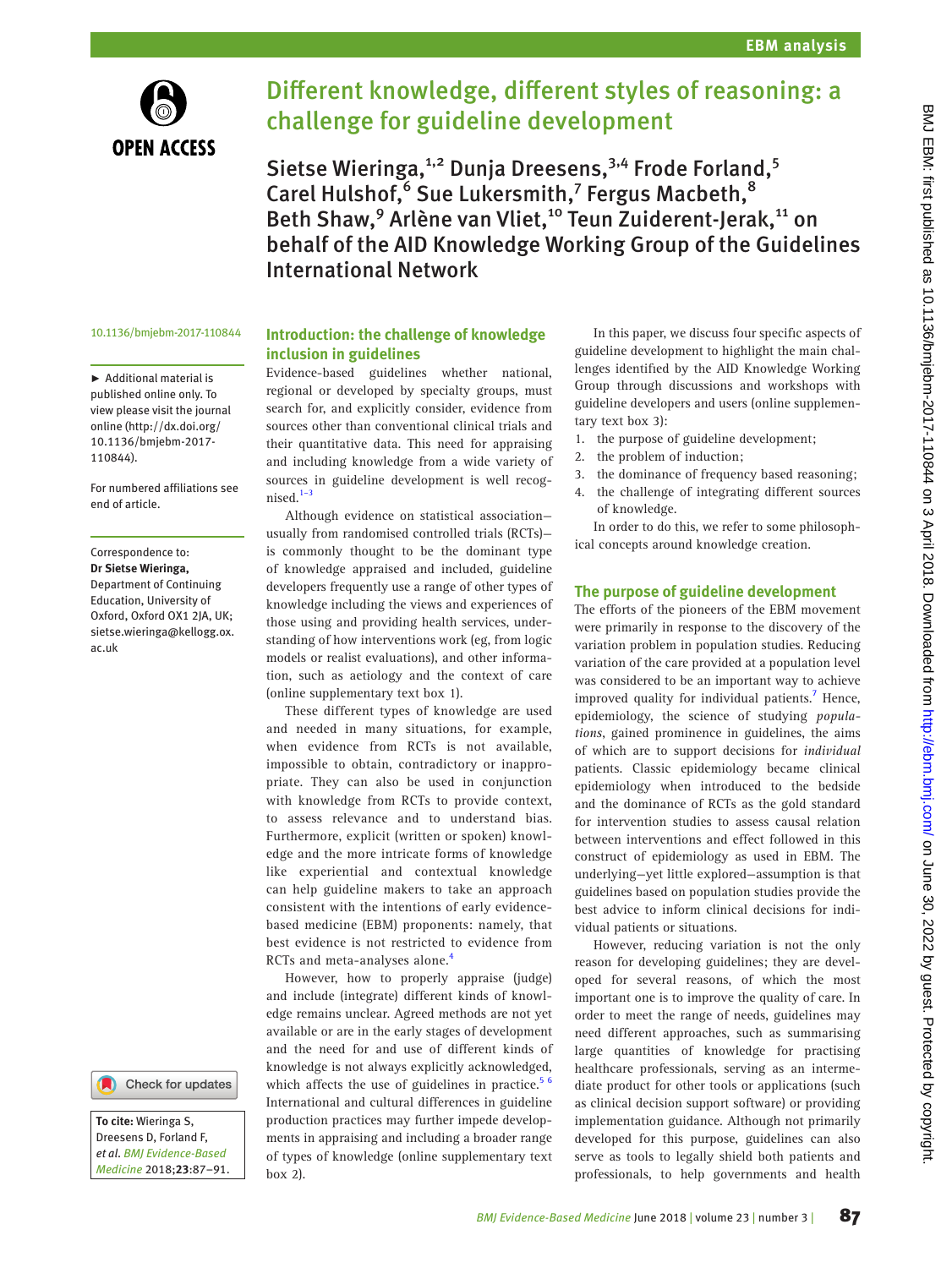insurers allocate scarce resources and to act as governance frameworks for practitioners and governments.

There is also the role of guideline development as a discipline in itself; along with its associated practices and institutions, it provides employment and intellectual interest for many.

There has been surprisingly little research into the purposes of guideline development. One mixed-method study found the purposes of guidelines were: defining norms, summarising evidence, formalising current consensus and/or describing current practices in a handbook-type format.<sup>5</sup>

Making the purposes of guidelines more explicit may help determine how different types of knowledge could and should be used. For instance, if the aim is to describe current good practice (eg, how services are organised to deliver care), this may be better achieved by drawing on qualitative or mixed-method evaluative research rather than RCTs. If the aim is to assess the effectiveness of a specific treatment or approach, evidence from RCTs or highquality prospective cohort studies would usually be the primary source of knowledge, with qualitative or mixed-method studies serving to help understand the local context of implementation.

It is important to note, however, that for most guideline developers, the primary purpose remains that of supporting decision making in the clinical encounter. This leads us to the next fundamental aspect of guideline development.

#### **The problem of induction**

How do different types of knowledge in guidelines development help to make clinical decisions? Some basic concepts from the philosophy of science may help to understand the problem.

#### **Inference, the problem of induction and evasions**

In logic, to *infer* means to conclude from evidence using reasoning.<sup>[8](#page-4-4)</sup> In everyday healthcare practice, care professionals and patients reason to reach conclusions about what has happened, to make predictions about what will happen and to decide what to do next. Because of uncertainty in medicine, we usually deal with a specific type of inference, called *induction*, where the conclusions of our reasoning are not always right even when based on true premises. In philosophy, there is a concern whether this is actually possible, called the *problem of induction*, [8](#page-4-4) as introduced by Hume in 173[9](#page-4-5).<sup>9</sup> At its simplest, this means we cannot predict the future with certainty. Although this seems reasonable, we are in fact able to predict the future quite accurately on many occasions in clinical practice. How is this possible? Philosopher of science Ian Hacking<sup>[8](#page-4-4)</sup> argues that we never solve the problem of induction, but only *evade it* by applying different kinds of reasoning to reduce uncertainty and increase our chance of reaching the best possible outcome.

#### **The dominance of frequency-based reasoning**

The evasion most dominantly used in guideline development is frequency-type reasoning in the form of systematic reviews, RCTs and observational studies.<sup>[5](#page-4-2)</sup> This evades the problem of induction by recognising that 'although we can't predict the future for the individual case, we can be "usually" right (eg, 95% of the time)<sup>[8](#page-4-4)</sup> as long as events or cases are frequent enough.

Frequency-based reasoning relies on basic assumptions that have some drawbacks. First, this line of reasoning assumes that reality is dice like and that we-eg, scientists guideline developers and healthcare professionals—are rolling the same dice (online  [supplementary text box 4\)](https://dx.doi.org/10.1136/bmjebm-2017-110844). Frequency-type reasoning presupposes adequate framing and defining of what is similar and what is not, which is always based on judgement and choice.

Second, frequency-based reasoning aims to find simple causal correlations, independent of context. The question is whether these simple correlations hold true in real life. Different understandings of causality exist that could help us address this drawback.<sup>10</sup> For instance, a network of complex causal relationships may be more realistic. This drawback is described as the *efficacy paradox*, where the different interference from non-specific effects (different from those controlled for between groups in a trial), measurement artefacts (that mimicked therapeutic effects in the trial) and regression patterns (such as the self-limiting nature of a disease) in real life can outweigh the specific effect found in a trial. This paradox may become especially apparent when inferring in the context of multimorbidity.<sup>[11](#page-4-7)</sup>

Finally, and most importantly, although frequency-based reasoning works well for frequent events (large groups, many data points and long periods of time), such reasoning faces fundamental limitations when inferring in the single-case scenario: a single patient, a rare disease, a system intervention and an one-off event. This can be particularly challenging when recommendations based on frequency-type evidence alone are deployed to help decision making for individual patients or unique situations, such as a public health response to a disease outbreak.<sup>2</sup>

Given these drawbacks, it is worth noting that other types of reasoning to evade the epistemological problem of induction exist.

In [table 1,](#page-2-0) several alternative ways of reasoning are listed. They are mainly used in areas where frequency-based reasoning is particularly problematic, for instance in guidelines focusing on complex interventions, public and occupational health, rehabilitation, and social care and welfare. $11-13$ 

These different types of reasoning try to help make valid inferences for the single-case scenario, when there is no frequency of events. Many of these are already recognised and stated by Bradford-Hill<sup>14</sup> in his criteria for causation, but some are newer, such as Annemarie Mol's logic of care, $15$  where a practitioner will try something, wait and see and let unfolding events guide the next step. Using this type of reasoning, the problem of induction is solved through 'tinkering', making incremental changes to improve a situation.

Guidelines can and do support these kinds of evasions by including different types of knowledge. For instance, providing laboratory information about aetiology helps to make an infer-ence based on mechanistic reasoning.<sup>[16](#page-4-11)</sup> A description of cases of harm can offer an inference based on the precautionary principle.[17](#page-4-12) Rethinking how inferences are made in practice may shift the dominance of frequency-based reasoning and its reliance on a restrictive type of knowledge to a broader spectrum of knowledge being used to support different reasoning approaches. The need for using different type of knowledge is shown by a large Dutch analysis showing that knowledge from RCTs far outweighed other knowledge types used, irrespective of the question at hand, thus ignoring important and relevant knowledge from other sources.<sup>56</sup>

## **The challenge of integration**

Making a recommendation for a specific healthcare problem in a specific healthcare system requires the assessment of knowledge not just on its own merits, but importantly its integration with other knowledge. Indeed, EBM is defined as integrating the best evidence with clinical expertise and patient preference.<sup>4</sup>

However, in the context of medicine, and even more so in that of guideline production, integration of different types of knowledge remains underexplored and undertheorised.

Some areas of evidence synthesis have addressed integration. For example, statistical techniques such as meta-analysis can be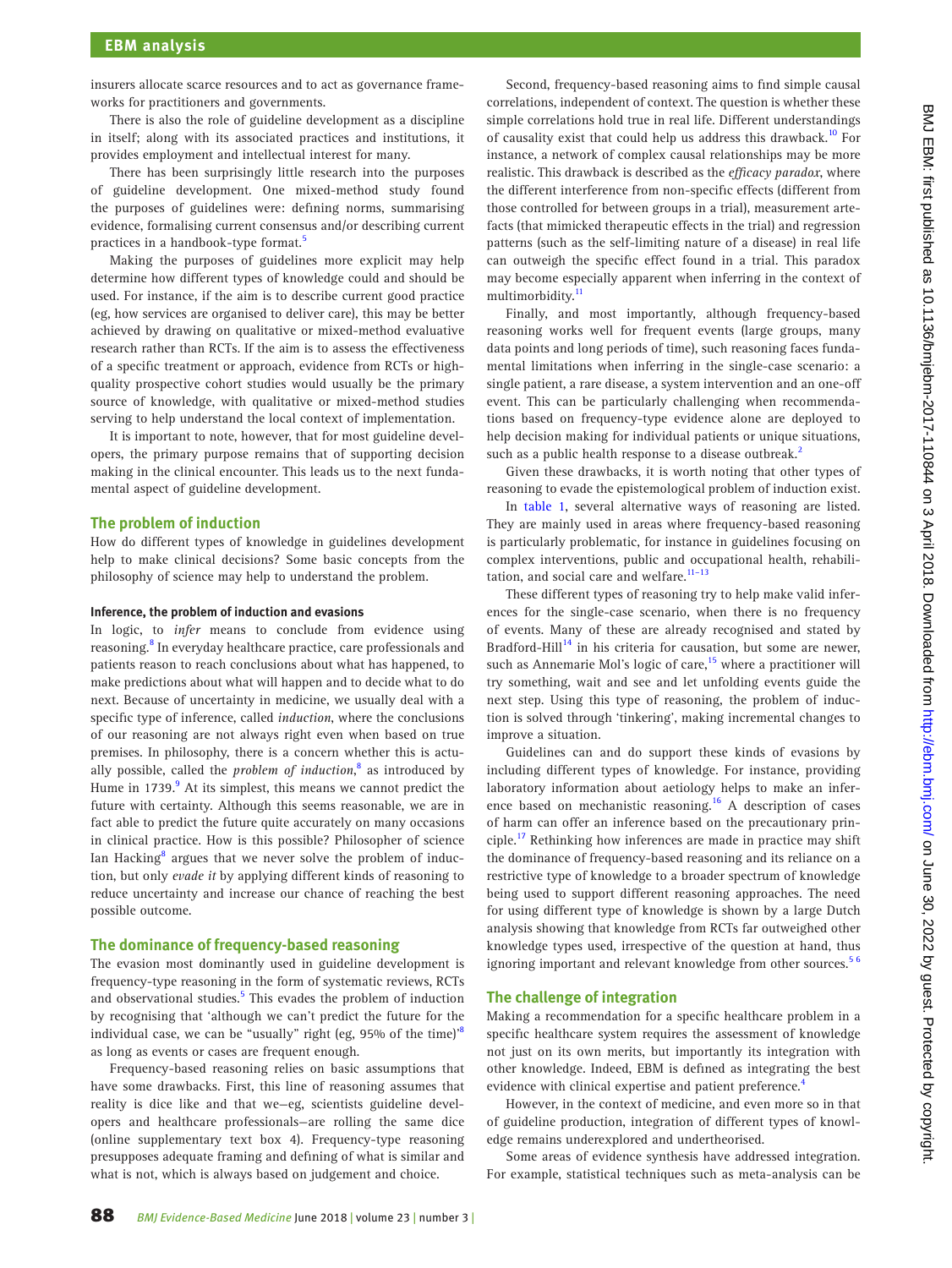<span id="page-2-0"></span>**Table 1** Alternative types of reasoning to evade the problem of induction

Type of reasoning (with

| examples of key scholars)                         | Shorthand description                                      | Explanation                                                                                                                                                                                                                                                                                                                                                                                                                                                                                           |
|---------------------------------------------------|------------------------------------------------------------|-------------------------------------------------------------------------------------------------------------------------------------------------------------------------------------------------------------------------------------------------------------------------------------------------------------------------------------------------------------------------------------------------------------------------------------------------------------------------------------------------------|
| Bayesian evasion (Bayes,<br>Hacking)              | Learning from experience                                   | This type of inductive inference agrees with Hume that we cannot predict the future perfectly,<br>but that we can learn from our experiences reasonably well. This allows us to do more and<br>better predictions. This type of reasoning can update current beliefs with information from<br>frequent events (informing prior probabilities and likelihood ratios). However, because we can<br>learn from a single event too, this approach is suited for the individual case scenario. <sup>8</sup> |
| Abduction<br>(Peirce)                             | Reasoning to the best<br>explanation                       | Abduction makes inferences by updating beliefs leading to the best explanation. <sup>28</sup> Where<br>Bayesian evasion takes prior probabilities as a given (at least as some argue), which may not<br>be the case, abduction does not. It introduces the consideration of theory and mechanism in<br>the act of inferring. <sup>29</sup>                                                                                                                                                            |
| reasoning                                         | Mechanistic/deterministic How things appear to work        | This type of reasoning makes an inference based on a mechanism. Illari et al <sup>16</sup> define a<br>mechanism as consisting 'of entities and activities organised in such a way that they are<br>responsible for the phenomenon'.                                                                                                                                                                                                                                                                  |
| <b>Falsification (Popper)</b>                     | Trial and error                                            | Popper <sup>30</sup> agreed with Hume: we cannot say anything about the future, there are only theories<br>that cannot even be proven. At best, we can only prove that they are wrong (falsifiable). This<br>'anti-inductivist' reasoning suggests to continue using a certain theory or practice and adjust<br>if they fail.                                                                                                                                                                         |
| Precautionary principle                           | In case of uncertainty<br>about the future prevent<br>harm | The precautionary principle, often used in environmental decision making and occupational<br>health, favours to take preventive action in the face of uncertainty when making an inference.<br>It puts 'the burden of proof to the proponents of an activity; exploring a wide range of<br>alternatives to possibly harmful actions; and increasing public participation in decision<br>making'. $1731$                                                                                               |
| Means-to-ends reasoning                           | Find ways to reach a goal                                  | This type of reasoning asks the question what ways are there to reach a certain wanted<br>outcome and which of those ways would be the more efficient? Often used in clinical<br>consultations to make sure that something happens whatever the circumstances. The<br>inference remains uncertain but less so by using multiple means that will lead to the same<br>outcome. <sup>32</sup>                                                                                                            |
| Logic of care (Mol)                               | Taking care while the<br>uncertain future unfolds          | In The Logic of Care Annemarie Mol <sup>15</sup> suggests that healthcare is more like a 'practice' than it<br>is about making choices. This approach puts emphasis on the importance of taking good care<br>for the patient and the prevention of neglect. Inferring is a process that unfolds over time,<br>while addressing many factors on the way.                                                                                                                                               |
| Non-analytical reasoning<br>(Gigerenzer, Stolper) | Using intuition                                            | Non-analytical reasoning such as heuristics and gut feelings (combination of heuristics<br>and emotions <sup>33</sup> ) used to make inferences. These types of reasoning are considered fast,<br>intuitive and automatic thought processes. Gigerenzer showed that non-analytical reasoning<br>can in certain environments outperform analytical reasoning in psychological, biological,<br>sociological and economic inference tasks. <sup>34</sup>                                                 |

Types of reasoning are not exclusive and may overlap.

used to combine data from different studies, and another range of techniques can be used to synthesise qualitative data.

In guideline development, most of the activities and tools to support high-quality evidence synthesis such as risk of bias assessment and quality assessment (such as GRADE) tend to focus primarily on frequency-based reasoning and knowledge. For the assessment of quality of qualitative evidence, there are limited but relevant initiatives for guideline development in progress, for example, the recently published Grading of Recommendations Assessment, Development, and Evaluation – Confidence in the Evidence from Reviews of Qualitative research (GRADE-CER-Qual) $18$  guidance. However, many of these efforts try to achieve integration by synthesizing studies that share the same questions and design (eg a set of qualitative or, more narrowly, ethnographic studies),<sup>19</sup> at times appraising<sup>18</sup> all such knowledge again in frequentist terms, like with some qualitative evidence synthesis methods $^{20}$  $^{20}$  $^{20}$  that 'emphasize frequencies of the qualitative data they present…undermin[ing] the uniqueness of the qualitative knowledge they proclaim by focusing on frequency and the general patterns'.<sup>21</sup>

The main issue is that these tools, activities and initiatives aim to integrate *similar* knowledge, such as data from the same study designs, the same populations or the same outcomes. How different kinds of knowledge are valued, appraised and weighed in relation to each other, for example, regarding effectiveness, efficiency or ethical concerns, is not clearly articulated.

Nonetheless, guideline developers do recognise that other types of knowledge are often used and somehow integrated in practice, particularly when discussing the evidence and formulating recommendations, often called 'judgement' or 'considered judgement'.<sup>22 23</sup> This is the traditionally less clearly described or analysed black box part of the process that new initiatives try to shed a light on, such as NICE's structured tables linking evidence to recommendations and the GRADE Evidence to Deci-sion frameworks.<sup>[22](#page-4-17)</sup>

They appear promising yet challenges remain. First, findings from ethnography question whether structured frameworks really influence or reflect guideline development processes. $^{24}$   $^{25}$ In an ethnographic study of guideline development meetings, Moreira showed that guideline developers formulate guidance by combining different '*repertoires of evaluation*, organised around four different epistemic criteria: robustness, usability, acceptability and adequacy.<sup>24</sup> Importantly, such criteria are deployed at each stage of evidence appraisal: usability, acceptability and adequacy are integral to evidence assessment, rather than being easily categorised as either 'judgements' or 'additional considerations' as current evidence to decision frameworks suggest. $^{22}$  Acknowledging the importance of these epistemic skills in evidence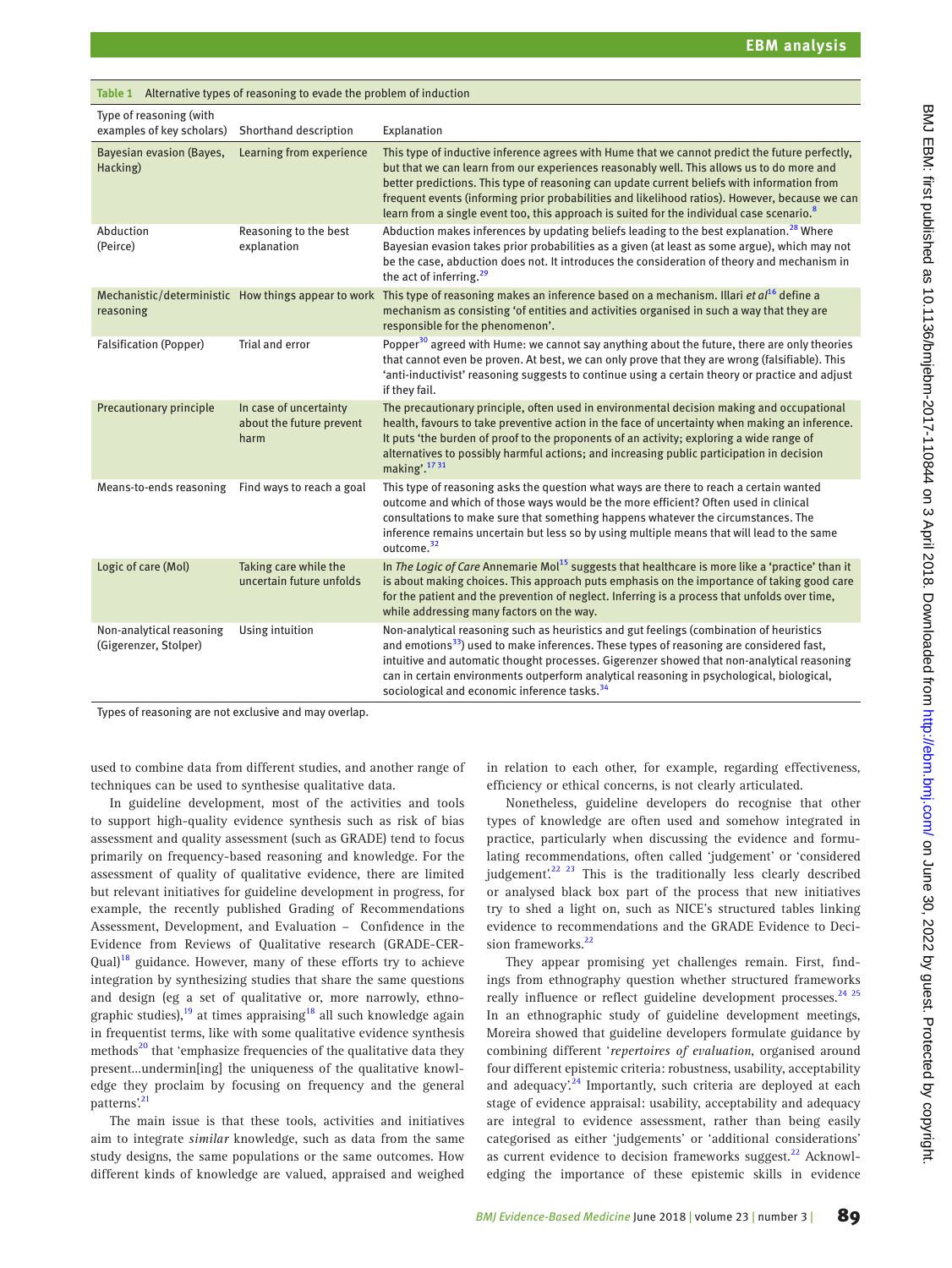appraisal become much more important when it is understood that recommendations nearly always draw on different types of knowledge.

Second, bringing knowledge together is not just a process of integrating, triangulation and finding a single answer. Knowledge from many sources is often conflicting, and indeed the exploration of opposing ideas is often very important. In social sciences, methods for evidence synthesis of other kinds of data have been developed and assessed in research $^{26}$  $^{26}$  $^{26}$  and in practice guideline development,<sup>13</sup> but these have not yet been adopted routinely in healthcare guideline development. A process of integration is not just a technical, simple mechanistic process. Guideline development is a human, social process involving relevant stakeholders in discussion, debate and judgement. Therefore, the guideline development processes also relies on a balanced and representative guideline committee that functions well.<sup>[27](#page-4-27)</sup>

Finally, integrating many types of knowledge is not a process in which anything goes. Some integration processes are likely to be better than others. Guideline development needs to be transparent and consistent so that reality, be it physical or social, can limit the inferences and recommendations made. We need a range of integration approaches depending on our understanding of what is true and real; for example, integration of different knowledge could be based on combinations of coherence (what fits best in a network of other theories), on consensus (what people agree on) and/or on correspondence (what links best to what is believed to be real).

Given the current state of evidence to decision frameworks, there is still little guidance on how to robustly and consistently combine knowledge of different types without using the frequentist understanding of knowledge. A broader discussion within the guideline community is needed about the frameworks used to integrate and include different kinds of knowledge. Considering theories from epistemology and findings from ethnography (online [supplementary text box 5](https://dx.doi.org/10.1136/bmjebm-2017-110844)) could be instrumental to deepen our understanding of how other types of knowledge can be synthesised and integrated in guideline production.

### **Conclusion**

The development of guideline recommendations is an interactive human process that requires a range of knowledge and experience including, but not exclusively, knowledge from frequency-based research, such as clinical trials. As in the clinical encounter, appraising and including different types of knowledge in guideline development should be used to make better inferences to guide decisions, but in practice, arguments are used to exclude some kinds of knowledge for a range of reasons, including concerns about introducing bias in frequentist reasoning.

In this paper, we present important epistemological reasons to appraise and include a (wide) variety of different types of knowledge to highlight important aspects of guideline development that await further exploration and practical suggestions.

We acknowledge that appraising and including knowledge from a different variety of sources is likely to be complex and ongoing. Discussions about purpose, reasoning and integration in guideline development will continue. A simple set of tools or methodological quick fixes are unlikely to suffice, and developing criteria for appraising and integrating different knowledge will remain a challenge. However, we believe that much can be done to help guideline developers improve this—now often implicit<sup>[5](#page-4-2)</sup>practice that is central to their work. Capacity-building workshops that confront implicit forms of reasoning are one example. AID Knowledge runs such workshops annually at G-I-N conferences. They help to strengthen ties between guideline developers who are concerned about the increasingly rigid methodological constraints on guideline methods at the expense of fostering epistemic sensibilities. It is important for guideline developers to feel they are part of a community of practice that encourages epistemic skill development, rather than a hierarchical community where superior guideline methods are defined by a small group of experts. This will help to keep guideline development innovative and diverse.

Acknowledging that dominant frequentist methods are excellent for some questions but do not fit all knowledge needs is the first step to implementing different kind of reasoning in guideline development. How to address the diversity in methods for different kinds of questions should be among the top guideline research priorities.

#### Author affiliations

<sup>1</sup> Department of Health Sciences, University of Oslo, Oslo, Norway <sup>2</sup> Department of Continuing Education, University of Oxford, Oxford, UK <sup>3</sup> School CAPHRI, department of General Practice, Maastricht University, Maastricht, The Netherlands

4 Knowledge Institute of Medical Specialists, Utrecht, The Netherlands 5 Division for Infectious Diseases and Environmental Health, Norwegian Institute of Public Health, Oslo, Norway

6 Coronel Institute of Occupational Health, Amsterdam Medical Center, Amsterdam, The Netherlands

<sup>7</sup> Research School of Population Health, Australian National University, Australia

<sup>8</sup> Centre for Trials Research, Cardiff University, Cardiff, UK

<sup>9</sup>National Institute for Health and Care Excellence, London, UK <sup>10</sup>Leiden University Medical Center/Dutch Working Party on Infection Prevention, Leiden, The Netherlands

<sup>11</sup>Department of Thematic Studies - Technology and social change, Linköping University, Linkoping, Sweden

**Collaborators** Stephanie Chang, Pwee Keng Ho, Sonja Kersten, Miranda Langedam, Peter O'Neill, Sarah Richards, Rodrigo Pardo Turriago, Sue Phillips.

**Contributors** All authors substantially contributed to the conception or design of the work, or the acquisition, analysis or interpretation of data; drafted the work or revising it critically for important intellectual content; gave final approval of the version published; agreed to be accountable for all aspects of the work in ensuring that questions related to the accuracy or integrity of any part of the work are appropriately investigated and resolved.

**Funding** SW received funding from the European Union Seventh Framework Programme (FP7 PEOPLE 2013 COFUND), Grant/ Award Number: 609020. TZJ received funding from a fellowship in the Future Research Leaders program of Linköping University. The OA fee was paid for by the Guidelines International Network.

**Competing interests** SW was a guidelines update standing committee member for NICE from 2014 until 2018. FF was a Board member of Guidelines International Network from 2009 - 2013. He led the Norwegian Guideline Secretariat from 2001 - 2006 and has been a member of several Guideline Working Groups nationally and internationally. CH is guideline coordinator of the Netherlands Society of Occupational Medicine. SL worked as a guideline methodologist and developer in Australia. FM worked with NICE on clinical guidelines since 2000 and was Director of the Centre for Clinical Practice (responsible for guidelines) at NICE from 2008-2011. BS worked for NICE from 2008 until 2017, advising on the methods of